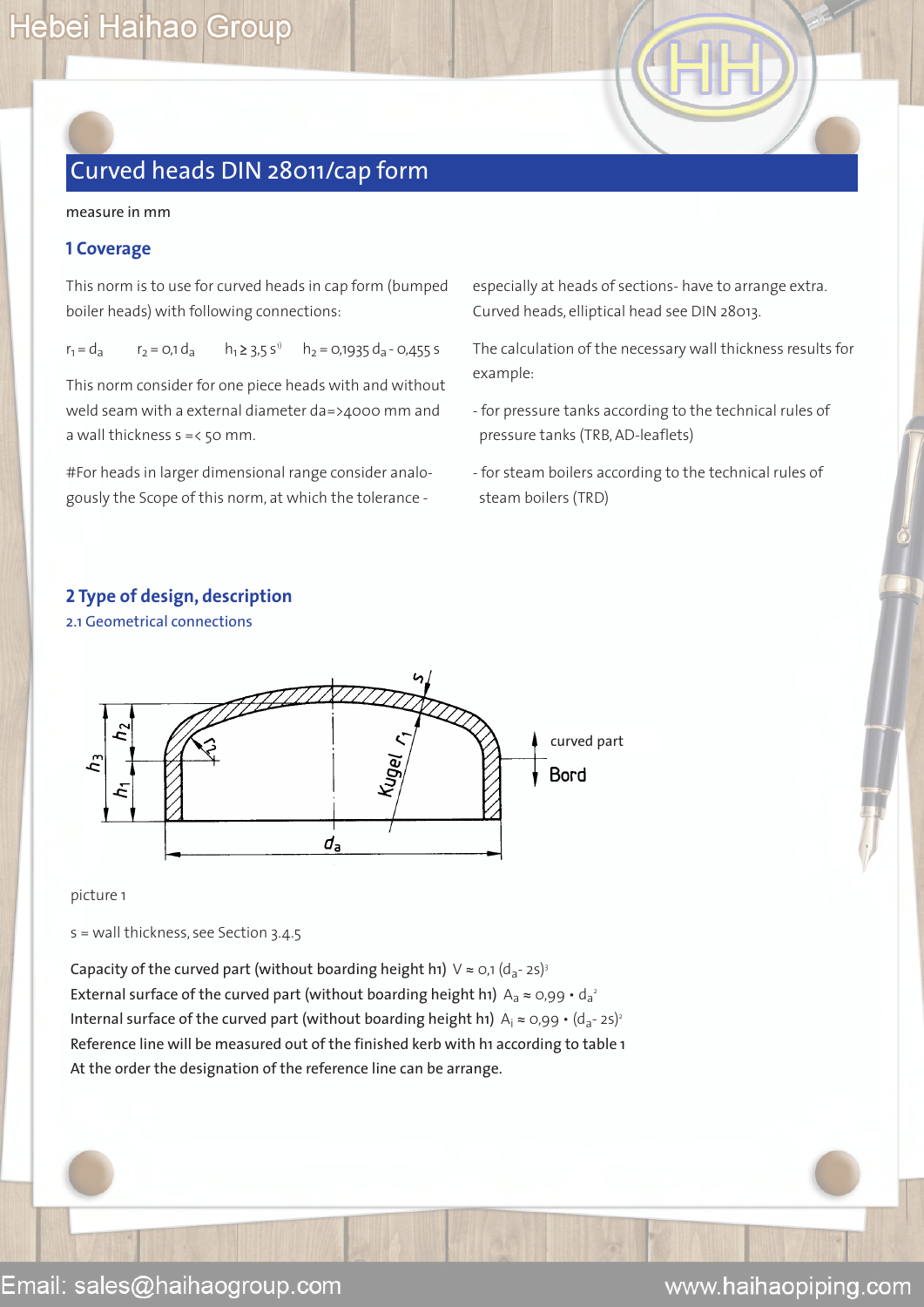| v<br>٠ | w<br>٠. | w |
|--------|---------|---|
|        |         |   |

11.2007\_1.000

1.2007 1.000

|                      | wall thickness s <sup>2</sup> ) |                  | 3                        | 4                            | $\overline{5}$           | 3    | $\overline{\mathbf{4}}$ | 5                 | 6                | $\overline{7}$   | 8                | 9                | 10             |
|----------------------|---------------------------------|------------------|--------------------------|------------------------------|--------------------------|------|-------------------------|-------------------|------------------|------------------|------------------|------------------|----------------|
|                      | height $h_1$ <sup>1</sup> )     |                  | 11                       | 18<br>20<br>25<br>30<br>14   |                          |      |                         |                   |                  | 35               |                  |                  |                |
| $d_a$ <sup>3</sup> ) | $r_1$                           | r <sub>2</sub>   |                          |                              |                          |      |                         | weight in $kg4$ ) |                  |                  |                  |                  |                |
| 26,9<br>$\bullet$    | 26,9                            | 2,7              | 0,06                     | —                            |                          |      |                         |                   |                  |                  |                  |                  |                |
| 30                   | 30                              | $\overline{3}$   | 0,06                     | 0,07                         |                          |      |                         |                   |                  |                  |                  |                  |                |
| 31,8                 | 31,8                            | $\overline{3,2}$ | 0,07                     | 0,09                         |                          |      |                         |                   |                  |                  |                  |                  |                |
| 33,7                 | 33,7                            | 3,4              | 0,07                     | 0,09                         |                          |      |                         |                   |                  |                  |                  |                  |                |
| 38                   | $\overline{38}$                 | 3,8              | 0,08                     | 0,1                          |                          |      |                         |                   |                  |                  |                  |                  |                |
| 42,4<br>$\bullet$    | 42,4                            | 4,2              | 0,08                     | 0,11                         |                          |      |                         |                   |                  |                  |                  |                  |                |
| 44,5                 | 44,5                            | 4,5              | 0,1                      | 0,13                         |                          |      |                         |                   |                  |                  |                  |                  |                |
| 48,3<br>$\bullet$    | 48,3                            | 4,8              | 0,11                     | 0,14                         |                          |      |                         |                   |                  |                  |                  |                  |                |
| 51                   | $\overline{51}$                 | 5,1              | 0, 13                    | 0,17                         | 0,21                     |      |                         |                   |                  |                  |                  |                  |                |
| 57                   | $\overline{57}$                 | 5,7              | 0, 15                    | 0,21                         | 0,26                     |      |                         |                   |                  |                  |                  |                  |                |
| 60,3                 | 60,3                            | 6                | 0,17                     | 0,23                         | 0,26                     |      |                         |                   |                  |                  |                  |                  |                |
| 63,5                 | 63,5                            | 6,4              | 0,17                     | 0,23                         | 0,29                     |      |                         |                   |                  |                  |                  |                  |                |
| 70                   | $\overline{70}$                 | 7                | 0,21                     | 0,28                         | 0,34                     |      |                         |                   |                  |                  |                  |                  |                |
| 76,1<br>$\bullet$    | 76,1                            | 7,6              | 0,25                     | 0,33                         | 0,38                     |      |                         |                   |                  |                  |                  |                  |                |
| 82,5                 | 82,5                            | 8,3              | 0,29                     | 0,39                         | 0,44                     |      |                         |                   |                  |                  |                  |                  |                |
| 88,9                 | 88,9                            | 8,9              | $\overline{\phantom{a}}$ | -                            | $\overline{\phantom{0}}$ | 0,32 | 0,43                    | 0,53              | 0,68             |                  |                  |                  |                |
| 101,6                | 101,6                           | 10               | $\qquad \qquad -$        | $\overline{\phantom{0}}$     | $\qquad \qquad -$        | 0,38 | 0,51                    | 0,76              | 0,85             |                  |                  |                  |                |
| 108                  | 108                             | 11               | $\qquad \qquad -$        | $\qquad \qquad$              | -                        | 0,46 | 0,61                    | 0,71              | 0,91             |                  |                  |                  |                |
| 114,3                | 114,3                           | $\overline{11}$  | -                        | $\qquad \qquad$              | -                        | 0,49 | 0,66                    | 0,82              | 0,98             |                  |                  |                  |                |
| 127                  | 127                             | 13               | -                        | -                            | $\overline{\cdot}$       | 0,59 | 0,78                    | 0,98              | 1,17             |                  |                  |                  |                |
| $\overline{133}$     | 133                             | $\overline{13}$  | -                        | -                            | -                        | 0,63 | 0,84                    | 1,04              | 1,25             | 1,46             | 1,91             |                  |                |
| 139,7                | 139,7                           | 14               | $\overline{a}$           | -                            | ÷                        | 0,72 | 0,96                    | 1,2               | 1,44             | 1,67             | $\overline{2,1}$ |                  |                |
| 152,4                | 152,4                           | 15               | $\overline{\phantom{0}}$ | ÷                            | $\rightarrow$            | 0,8  | 1,06                    | 1,32              | 1,58             | 1,85             | 2,47             |                  |                |
| 159                  | 159                             | 16               | -                        | $\overline{\phantom{0}}$     | $\overline{\phantom{0}}$ | 0,88 | 1,2                     | 1,4               | 1,9              | 2,2              | 2,8              |                  |                |
| 168,3                | 168,3                           | $\overline{17}$  | $\overline{\phantom{0}}$ | -                            | -                        | 1    | 1,3                     | 1,7               | 2,1              | 2,4              | 3,1              | $\overline{3,4}$ | 3,7            |
| 177,8                | 177,8                           | 18               | $\qquad \qquad -$        | -                            | -                        | 1,1  | 1,4                     | 1,8               | 2,3              | 2,6              | 3,3              | $\overline{3,7}$ | 4              |
| 193,7                | 193,7                           | $\overline{20}$  | $\qquad \qquad -$        | -                            | -                        | 1,2  | 1,7                     | 2,1               | 2,6              | 3,1              | $\overline{3,9}$ | $\overline{4,3}$ | 4,7            |
| 219,1                | 219,1                           | $\overline{22}$  | $\overline{\phantom{0}}$ | -                            | $\overline{\phantom{0}}$ | 1,5  | 2,1                     | 2,5               | 3,3              | $\overline{3,7}$ | $\overline{4,7}$ | 5,3              | 5,8            |
| 244,5                | 244,5                           | $\overline{25}$  | -                        | -                            |                          | 1,9  | 2,5                     | 3,2               | $\overline{4}$   | 4,6              | 5,7              | 6,4              | $\overline{7}$ |
| 273                  | 273                             | 28               | $\overline{\phantom{0}}$ | $\overline{\phantom{a}}$     |                          | 2,3  | 3,1                     | 3,9               | 4,8              | $\overline{5,6}$ | 6,9              | 7,8              | 8,6            |
| 300                  | 300                             | 30               | -                        | -                            | -                        | 2,8  | 3,6                     | 4,6               | $\overline{5,7}$ | $\overline{6,6}$ | 8,1              | 9,1              | 10,1           |
| 323,9                | 323,9                           | 32               | -                        | $\overline{\phantom{a}}$     | $\qquad \qquad -$        | 3,2  | 4,2                     | 5,3               | 6,6              | 7,6              | 9,4              | 10,5             | 11,6           |
| 350                  | 350                             | $\overline{35}$  | $\overline{\phantom{a}}$ | $\overline{\phantom{0}}$     | $\qquad \qquad -$        | 3,6  | 4,8                     | 6,1               | 7,6              | 8,8              | 10,8             | 12,1             | 13,3           |
| 355,6                | 355,6                           | 36               | $\qquad \qquad -$        | $\qquad \qquad -$            | $\qquad \qquad -$        | 3,7  | 5,1                     | 6,3               | 7,8              | 9,2              | $\overline{11}$  | 12,4             | 13,7           |
| 400                  | 400                             | 40               | ÷                        | $\qquad \qquad -$            | $\qquad \qquad -$        | 4,7  | 6,3                     | 7,8               | 9,7              | 11,2             | 13,6             | 15,4             | 16,9           |
| 406,4                | 406,4                           | 41               | $\overline{\phantom{0}}$ | $\overline{\phantom{a}}$     | $\overline{\phantom{m}}$ | 4,8  | 6,5                     | 8                 | 9,9              | 11,5             | 14,1             | 15,7             | 17,5           |
| 450                  | 450                             | 45               | $\qquad \qquad -$        | $\overline{\phantom{0}}$     | $\overline{\phantom{a}}$ | 5,8  | 7,8                     | 9,8               | 12               | 14               | 16,9             | 18,9             | 21             |
| 457                  | 457                             | 46               | $\overline{\phantom{a}}$ | $\overline{\phantom{m}}$     |                          | 6,1  | $\overline{8}$          | 10,1              | 12,3             | 14,4             | 17,4             | 19,5             | 21,7           |
| 500                  | 500                             | 50               |                          | $\overline{\phantom{0}}$     | $\qquad \qquad -$        | 7,2  | 9,6                     | 11,9              | 14,6             | 17,1             | 20,5             | 23               | 25,5           |
| 508<br>$\bullet$     | 508                             | 51               | $\overline{\phantom{0}}$ | $\overline{\phantom{a}}$     | $\qquad \qquad -$        | 7,4  | 9,8                     | 12,2              | 15,1             | 17,6             | 21,2             | 23,6             | 26,3           |
| 550                  | 550                             | 55               | $\qquad \qquad -$        | $\qquad \qquad -$            | $\qquad \qquad -$        | 8,6  | 11,4                    | 14,3              | 17,5             | 20,4             | 24,4             | 27,2             | 30,4           |
| 559                  | 559                             | 56               | -                        | $\qquad \qquad \blacksquare$ | $\overline{\phantom{m}}$ | 8,8  | 11,8                    | 14,7              | 18,1             | 21               | 25,2             | 28,3             | 31,4           |
| 600                  | 600                             | 60               | $\qquad \qquad -$        | $\qquad \qquad -$            | $\overline{\phantom{a}}$ | 10,1 | 13,5                    | 16,8              | 20,7             | 24,1             | 28,7             | 32,2             | $-35,8$        |

• external diameter of the tube of the line 1 according to DIN 2448

2) See chapter 3.4.5 3) At heads with a external diameter da > 4000 mm the values have

to calculate according to chapter 1 and 2

1) The height of the cylindrical collar at caps averages h1=<3,5 s, but it does not need to excess the following dimensions:  $e$ ight h<sub>1</sub>

| wall thickness s | heig |
|------------------|------|
| s < 50           | 150  |
| 50 < s < 80      | 120  |
| 80 < s < 100     | 100  |
| 100 < s < 120    | 75   |
| 120 < s <        | 50   |

Other board heights are to be agreed.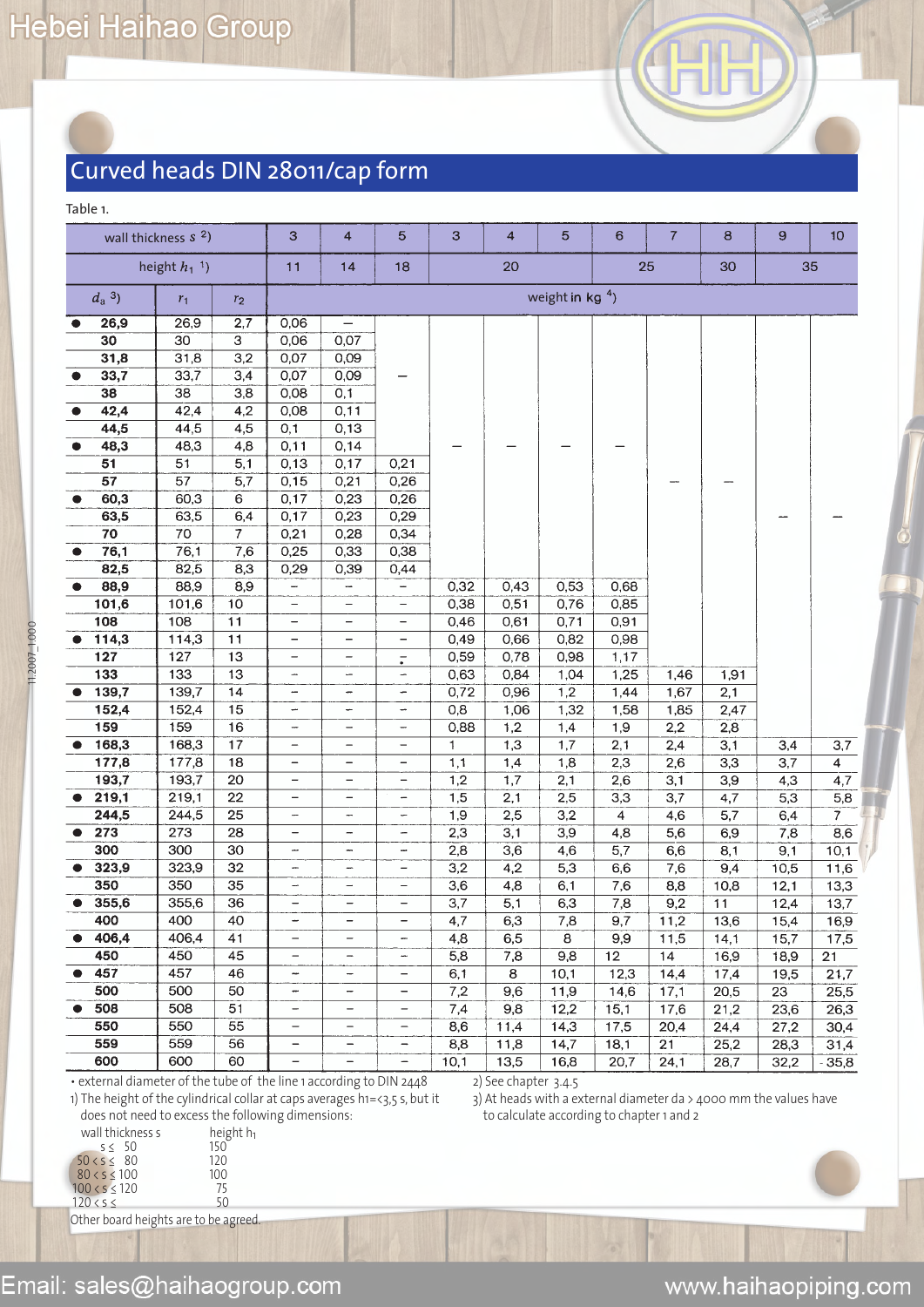#### 2.2 Angles





form DU form BI form BA

(as yet ID) refilling refilling refilling double-U-seam inside outside









 $\epsilon$ 

Processing of the angles mechanical or by flame cut. The dimensions c, f and x have to arrange at the order, also the angle and radii as far as they don´t comply to picture 2. Other preparation

for the weldseam have to arrange with outlines at the order.

#### 2.3 Description

picture 2

Description of a cap with a external diameter da= 600 mm and wall thickness s= 20 mm with a angle form VA of steel HII according to DIN 17155:

### head DIN 28011 – 600 x 20 – VA – HII

Description of a cap with a external diameter da= 600 mm and a minimal wall thickness smin= 19,5 mm with the angle form VA and BI with x = 15 mm of the steel breed HII according to DIN 17155:

### head DIN 28011 – 600 x 219,5 MIN – VA BI – 15 HII

### form R form I form VA form VI form DV



form 2/3 DV form YA form YI form DY form U (as yet XA) (as yet YD) (as yet US) 2/3-DV-seam Y-seam Y-seam double Y-seam U-seam







(asymmetrical) outside inside (bevel) bell seam



### **3 Technical conditions of delivery**

### 3.1 material

- As material can be arrange:
- hot-rolled products of unalloyed steels according to DIN EN 10025
- heat resisting steels according to DIN 17155
- non-rusting steels according to DIN 17440 or to the steel test specification 400
- fine grain steel which is able to weld according to DIN 17102
- low-temperature stells
- plated steels according to the DIN norms,
- $-$  high heat resisting and  $\blacksquare$  AD-leaflet, VdTÜV-material
- special alloys
- non-ferrous metals
- heat resisting steels sheet, steel test specification
- materials according to other national and international regulations

Email: sales@haihaogroup.com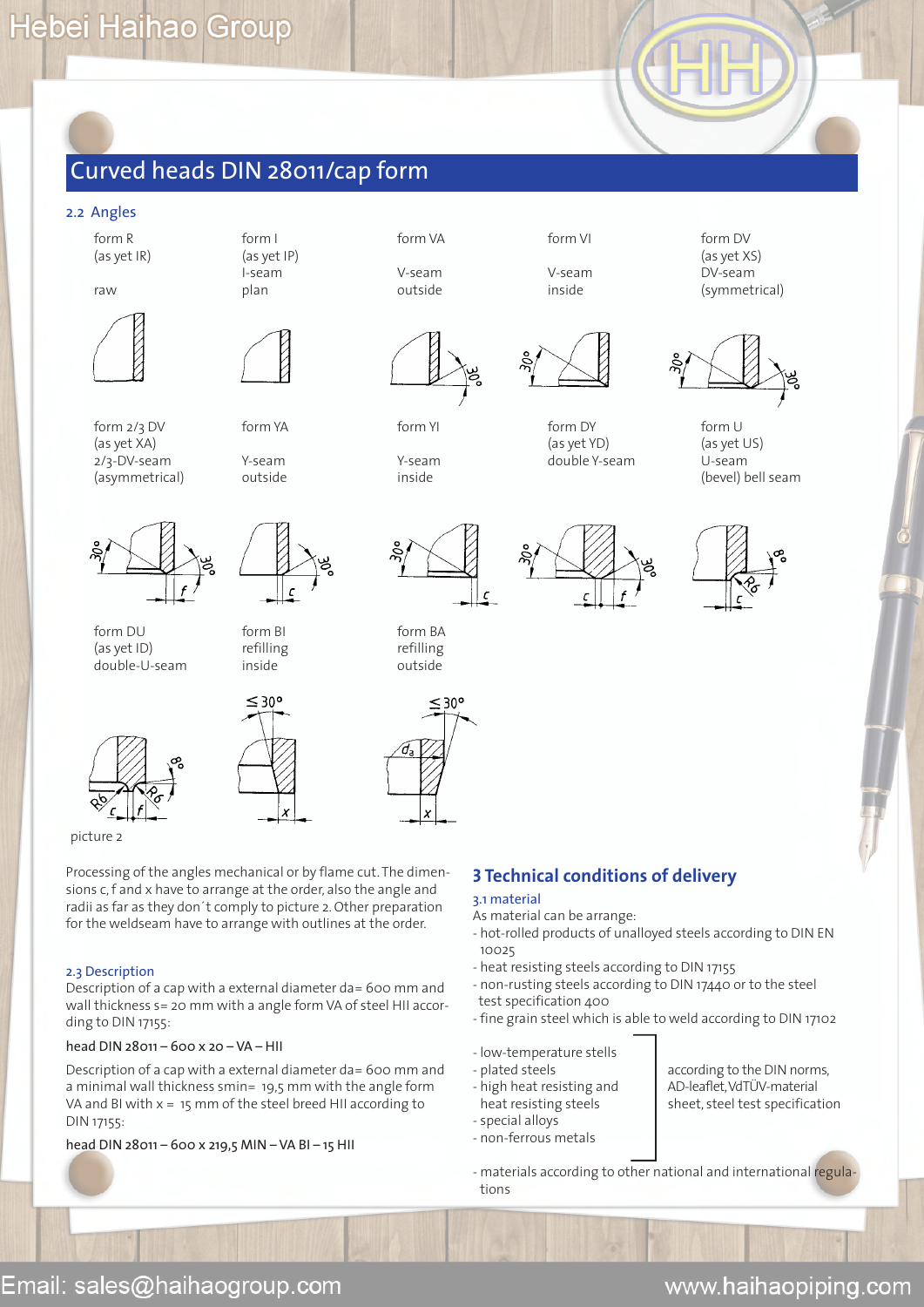### 3.2 Manufacturing and heat treatment

The heads will be hot or cold formed according to the choice of the manufacturer if the kind of the form was not arrange before. The heat treatment have to arrange, for example according to the AD-leaflet of the line HP7. The manufacturer have to indicate if a head will be manufactured of several parts (before or after forming).

### 3.3 Surface Condition

Floors are supplied with untreated surface. Other surface conditions, such as descaled, pickled, blasted, are to be agreed.

### 3.4 Limiting sizes

3.4.1 Limiting sizes for the internal height h3 For the height  $h_3 = h_1 + h_2$  the limiting sizes are: a) the upper dimension  $: +$  0,015 da or +10 mm b) lower dimension: O

This height dimensions consider for heads with arranged kerbs. At heads with crude kerbs (form R) the hight h3 have to measured so that later all other forms of this norm have to be manufactured.

3.4.2 Limiting-size for the ad-measurement Limiting-sizes for the ad-measurement are arranged in table 2.

#### Table 2. Lower limiting-sizes of the wall thickness (upper limiting-size see DIN 2609)

| material                         | $d_{a}$                       | limiting-size for<br>the admeasurement |
|----------------------------------|-------------------------------|----------------------------------------|
| Hot-rolled unalloyed steels      | $d_3$ < 100                   | $±$ 3,0 mm                             |
| Heat resisting steels            | $100 \leq d_3 < 300$          | $±$ 4,0 mm                             |
| Low temperature steel            | $300 \leq d_a < 1000$         | ± 0,4%                                 |
| (ferritic untempered)            | 1000 $\leq d_a \leq 4000$     | ± 0,3%                                 |
| Fine grained steel               |                               |                                        |
| Non-rusting steels               | $d_3$ < 100                   | $±$ 3,0 mm                             |
| Superalloyed steels              | $100 \leq d_{\rm a} \leq 300$ | $±$ 5,0 mm                             |
| Low temperature steels           | $300 \le d_a \le 4000$        | $+0.5%$                                |
| (austenitic or tempered)         |                               | $-0.7%$                                |
| Austenitic plated steels         |                               |                                        |
| Plated steels                    | $d_a \leftarrow 100$          | $±$ 3,0 mm                             |
| besides austenitic plated steels | $100 \leq d_{\rm a} \leq 300$ | $±$ 5,0 mm                             |
| Nonferrous metals                | $300 \le d_a \le 4000$        | ±1,0%                                  |
|                                  |                               |                                        |

### 3.4.3 Limiting-sizes for the non-cirularity u

The non-cirularity u =  $\frac{2 (d_{\text{a max}} - d_{\text{a min}})}{4}$  • 100 in % may just have 1 % maximum; (da max-da min)

also may the biggest diameter difference  $d_{a max} - d_a \leq at d_a$  4000 mm not be bigger than 30 mm.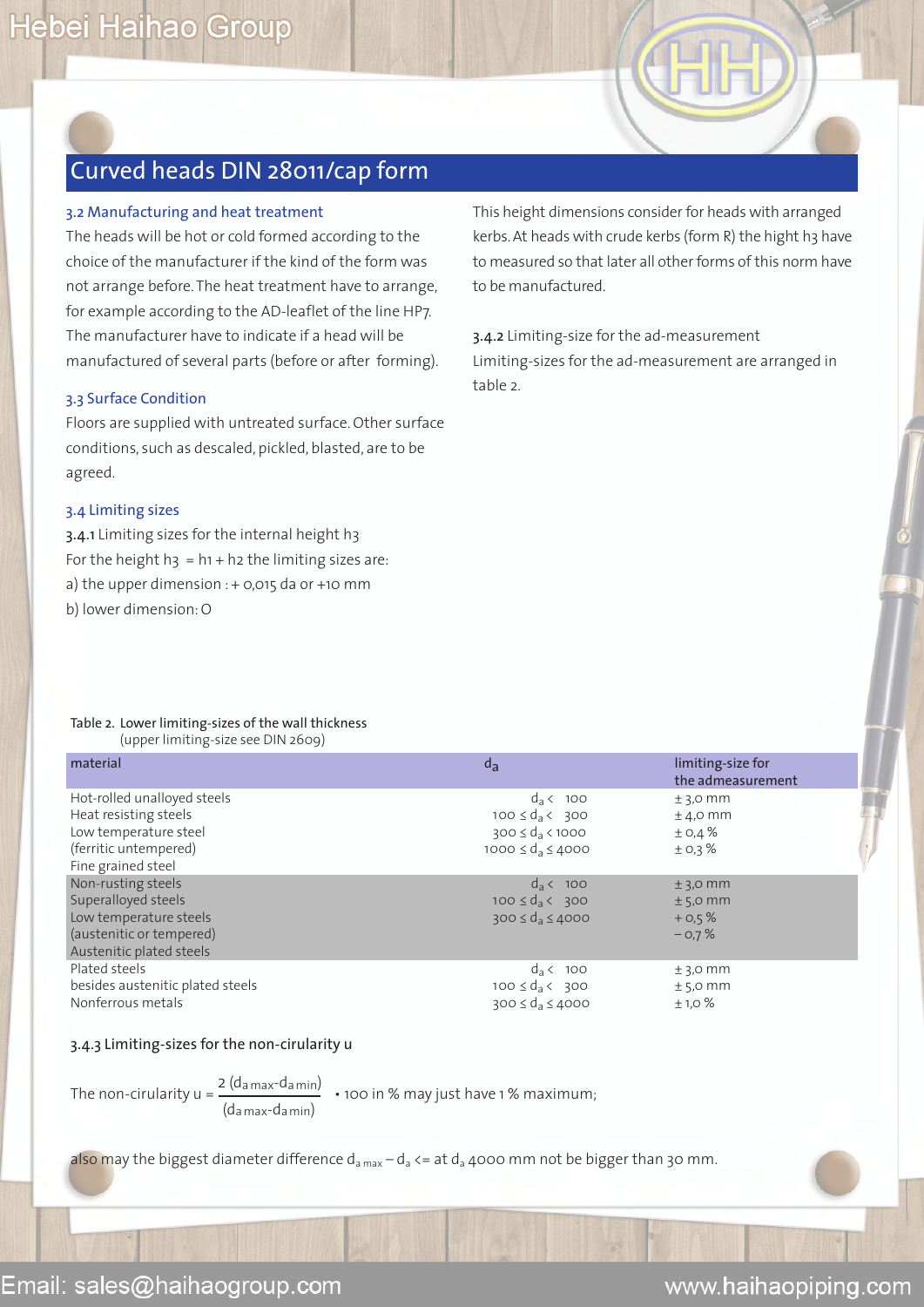### 3.4.4 Restriction of the tolerances

Lower limiting-sizes for the ad-measurement or the noncirularity tolerances have to be agree in special case. The limiting-sizes have to be agree if the caps should be used in pairs or as internal or external caps.

### 3.4.5 Limiting-sizes for the wall-thickness

For the limiting-sizes of the wall thickness consider: If at the order just the wall thickness is given, it can be fall below as in table 3.

#### Table 3.

| wall thickness | lower measure |
|----------------|---------------|
| < 10           | $-0.3$        |
| $>10 \leq 30$  | $-0.5$        |
| $> 30 \le 50$  | $-0.8$        |
|                | $-10$         |

If in the order the minimum wall thickness is required, it doesn´t may fall below.

(For the boarding height h1 in such cases consider instead of the wall thickness s the minimum wall thickness s min. For s min consider the value without decimal places). For the compliance of the required wall thickness or rather minimum wall thickness because of the production causes you have to provide that the accordant thickness surcharges for the slug of the sheet. Beyond that is a bigger wall thickness, especially in the area of the cylindrical board (compression) possible. A refilling has to act up in the order (form BI or BA according to chapter 2.2)

### 3.5 Appointment of ad-measurement

3.5.1 Position for the appointment of ad-measurement a) At heads with arranged kerbs at the border b) At heads with crude kerbs at the area between upper and lower limiting size of h3 of the height-related tolerance, according to chapter 3.4.1.

### 3.5.2 Appointment of the external ad-measurement

With calibrated measuring strip according to DIN 6409, the ad-measurement will be measured at the in chapter 3.5.1 denoted area. At the calculation of the diameter you have to locate  $\pi$  with 3,14159.

### 3.5.3 Appointment of the internal ad-measurement

a) ) Measuring of the external ad-measurement how described in chapter 3.5.2, less of the middle wall thickness which will be appoint of the arithmetical media of the ad-measurement of the wall thickness at the place of the measuring of the amount but at minimal 3 points and at heads with  $d_a$  > 500 mm all 500 mm or b) with calibrated rolling dimension.

### 3.6 Flattening

At the area of the diameter r1 are flattening of the meridian circle acceptable (at flat areas measured by siting of a lineal) which has a length of maximal 15% of the diameter r<sub>1</sub>.

### 3.7 Skewing of the cylindrical board

widened head inverted head